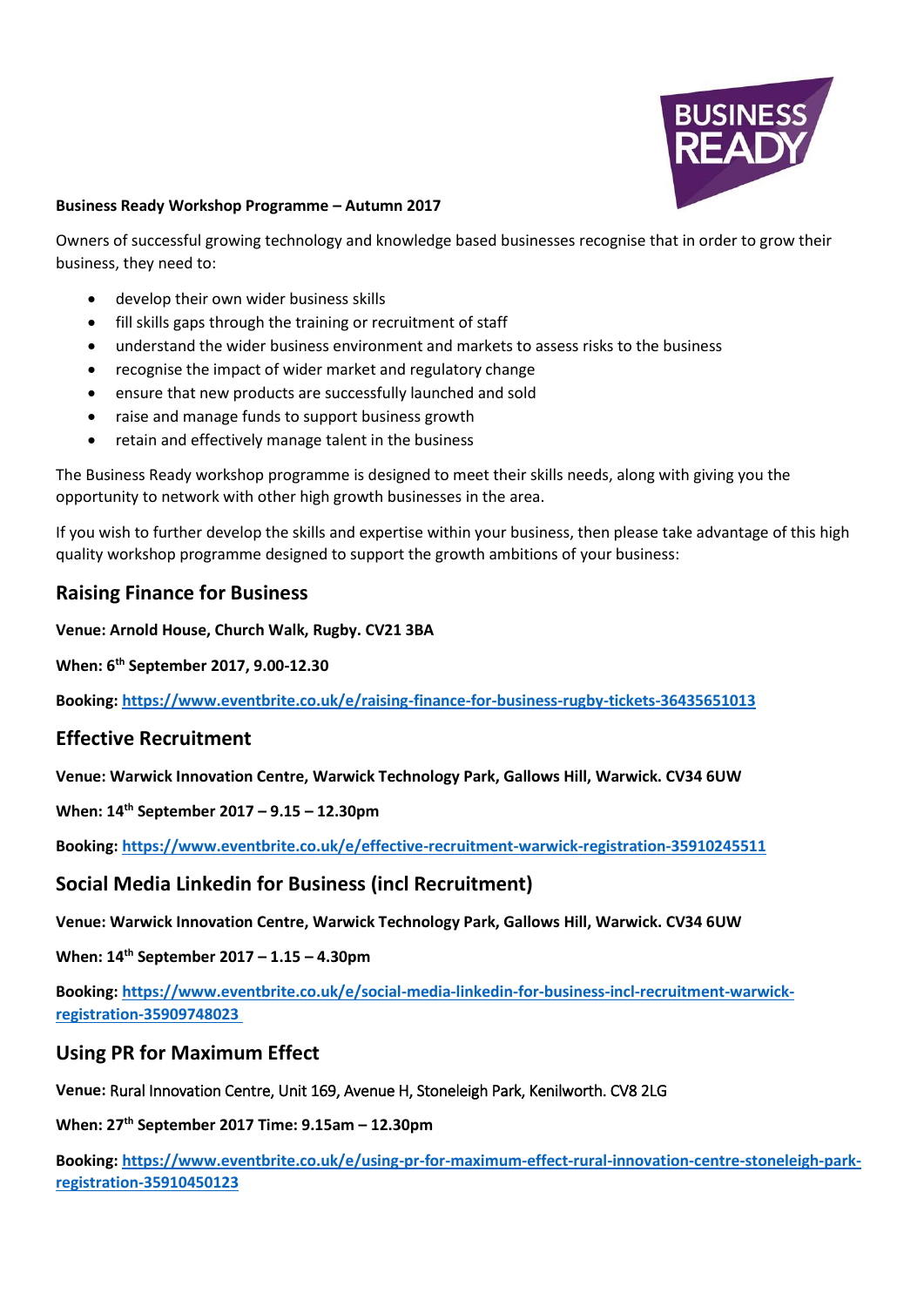# **Essential Influencing and Negotiating for Business**

**Venue:** Eliot Park Innovation Centre, 4 Barling Way, Nuneaton,

Warwickshire CV10 7RH

**When: Tuesday 10th October 2017 – 9.15am – 12.30pm**

**Booking: [https://www.eventbrite.co.uk/e/essential-inflencing-negotiating-for-business-nuneaton-registration-](https://www.eventbrite.co.uk/e/essential-inflencing-negotiating-for-business-nuneaton-registration-35933839080)[35933839080](https://www.eventbrite.co.uk/e/essential-inflencing-negotiating-for-business-nuneaton-registration-35933839080)**

### **How to Create the Perfect Crowdfunding Application**

**Venue:** Eliot Park Innovation Centre, 4 Barling Way, Nuneaton,

Warwickshire CV10 7RH

**When: Tuesday 10th October 2017 – 1.15 – 4.30pm**

**Booking: [https://www.eventbrite.co.uk/e/how-to-create-the-perfect-crowdfunding-application-nuneaton](https://www.eventbrite.co.uk/e/how-to-create-the-perfect-crowdfunding-application-nuneaton-registration-35934347601)[registration-35934347601](https://www.eventbrite.co.uk/e/how-to-create-the-perfect-crowdfunding-application-nuneaton-registration-35934347601)**

### **Communicating Skills for Personal Impact**

**Venue: Enterprise Centre, Wellesbourne Enterprise Park, Wellesbourne Campus, Wellesbourne. CV35 9EF**

**When: 18th October 2017 Time: 9.15am – 12.30pm**

**Booking: [https://www.eventbrite.co.uk/e/communicating-skills-for-personal-impact-wellesbourne-registration-](https://www.eventbrite.co.uk/e/communicating-skills-for-personal-impact-wellesbourne-registration-35934734759)[35934734759](https://www.eventbrite.co.uk/e/communicating-skills-for-personal-impact-wellesbourne-registration-35934734759)**

#### **Essential Selling Skills**

**Venue:** Business Innovation Centre, Harry Weston Road, Binley, Coventry CV3 2TX

**When: Tuesday 7th November 2017 – 9.15am – 12.30pm**

**Booking:** <https://www.eventbrite.co.uk/e/essential-selling-skills-binley-coventry-registration-35936455907>

### **Become a Top Sales Performer**

**Venue: Business Innovation Centre, Binley Business Park, Harry Weston Road,**

**Coventry. CV3 2TX**

**When: 7th November 2017 Time: 1.15pm – 4.30pm**

**Booking: [https://www.eventbrite.co.uk/e/become-a-top-sales-performer-binley-coventry-registration-](https://www.eventbrite.co.uk/e/become-a-top-sales-performer-binley-coventry-registration-35937125911)[35937125911](https://www.eventbrite.co.uk/e/become-a-top-sales-performer-binley-coventry-registration-35937125911)**

# **Thinking Like an Investor**

**Venue:** Rural Innovation Centre, Unit 169, Avenue H, Stoneleigh Park, Kenilworth. CV8 2LG

**When: 21st November 2017 Time: 9.15am – 12.30pm**

**Booking: [https://www.eventbrite.co.uk/e/thinking-like-an-investor-rural-innovation-centre-stoneleigh-park](https://www.eventbrite.co.uk/e/thinking-like-an-investor-rural-innovation-centre-stoneleigh-park-registration-35958717492)[registration-35958717492](https://www.eventbrite.co.uk/e/thinking-like-an-investor-rural-innovation-centre-stoneleigh-park-registration-35958717492)**